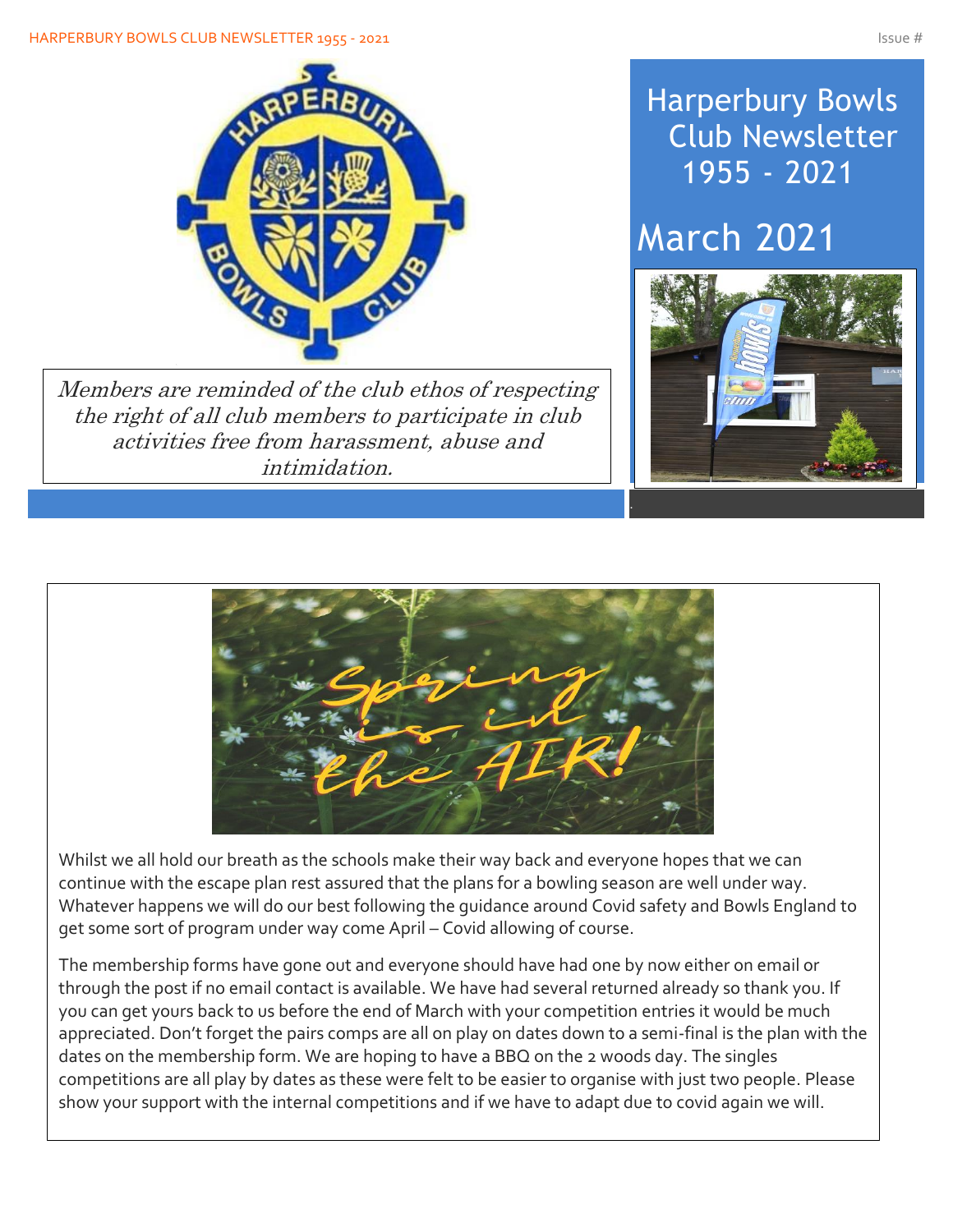#### Committee news.

Í

#### Committee positions

Keith Williams has agreed to be vice-captain this year supporting Deb as Club Captain when needed so a HUGE thank you to Keith.

The Health and Safety post is still vacant. If anyone feels they can support the club and its members in this role please contact a committee member for details.

With the season (hopefully) looking more promising and County and District competitions now on the calendar the men still need a 'manager'. This role involves liaising with the other clubs and our members re the games and dates etc putting up team fixture sheets for these competitions and picking the teams. This role could be shared and if you would like more info or feel it is something you could get involved with (whether a full member or not) please let a committee member know.

In the event of nobody being prepared to take on this role it may then mean that the men have to pull out of these competitions this year as these things do not run themselves.

#### Friendly Games

Once we know what is happening on  $29<sup>th</sup>$  March and if the rule of 6 is coming in as planned along with outside sports starting up again we will then email the fixtures card to members or post it out if no email is available.

As to what format the games will take, that will be a discussion between both team club captains. We are anticipating triples as that will give 6 on the rink until June  $21^{st}$ . We are also anticipating a reduction in the number of rinks per game to allow the 2M distancing between the rinks.

As we will not be able to go inside except to the bathroom until May we are discussing plans for hospitality outside for friendly games and will advise in due course.

#### Get Together Pre- season

The committee would love to welcome members back up the club the week before the season is due to start which by the way is on SATURDAY 17<sup>TH</sup> APRIL with our chocolate spoon drive with registration at 1.45pm and the Captain V President on SUNDAY 18<sup>th</sup> APRIL with check in at 2pm.

This is again dependent on what the Government allows after the 29<sup>th</sup> March. If it is all systems go the committee will look at the weather forecast – we will not be allowed to gather inside the club so it needs to be dry at least – and invite members up for either the morning or afternoon on a weekday prior to the spoon drive. Members will be encouraged to sit in groups of up to 6 as per guidance and to wear their masks when going inside the club to use the bathroom and use the hand sanitisers regularly. Tea and coffee will be served outside with wrapped biscuits and cakes and a table service for the bar will also be available during the afternoon gathering.

### Getting the club ready

We are keeping positive and anticipating some sort of season this year so on the next page is a list of the usual jobs that need doing before we get to April 17<sup>th</sup>. If you feel you can support the committee and undertake some of these jobs please let either Deb or Dave know and they can schedule you in so as not to have everyone up the club at the same time. Most inside cleaning jobs will need to be done the week of 12<sup>th</sup> April if possible.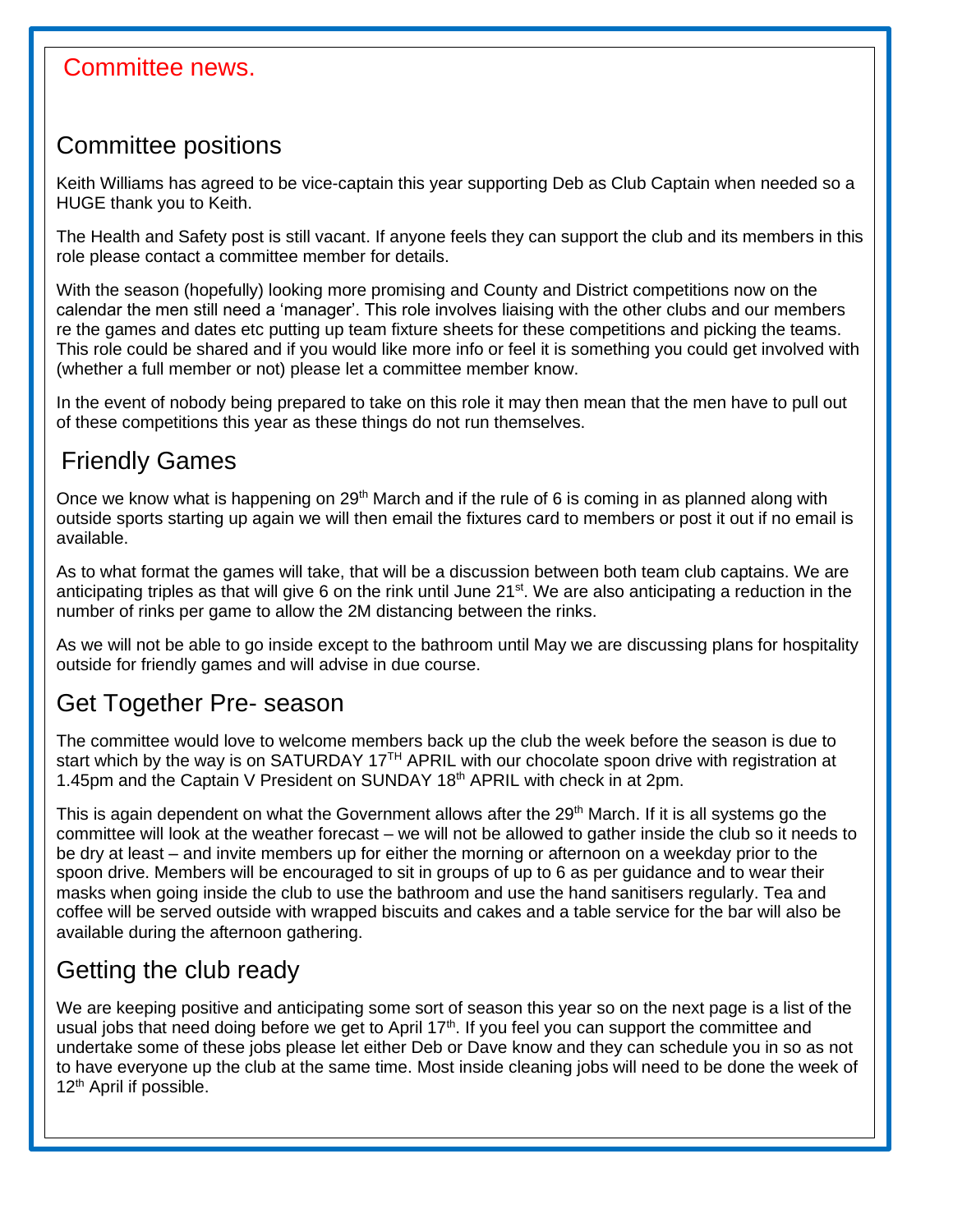### **2021 Spring Cleaning Jobs**

**Ladies cloakroom –** recently decorated so a general wipe down and a clean and tidy up.

**Ladies toilets –** again recently decorated so a good wash down and clean and tidy.

**Men's cloakroom –** again very recently decorated with new flooring so a general sort out with equipment returned to owners, general wipe down, tidy up and general clean.

**Men's toilets –** same as above.

## **Kitchen :-**

**Crockery, cutlery, glasses, vinegar bottles, salt cellars, plastic cups etc** all need to be either taken home and put through dishwasher or given a good clean up the club and stored until the cupboards have been cleaned - **Gillian, Sheila and Chris W**

**Cupboards, drawers and doors –** all cupboards need to be emptied and cleaned before the clean crockery etc goes back in – sprayed, cleaned and wiped through.

**Surfaces, wall tiles and floor -** Not until the week of 12<sup>th</sup> APRIL please – sprayed Cleaned and mopped

**Fridge and freezer –** cleaned and wiped through.

**Kitchen blind** – sprayed and cleaned.

### **Main Pavilion :-**

**Curtains and Nets-** taken down and cleaned in main pavilion and ladies as well please – **Keith and Eileen**

**Floor has been deep cleaned courtesy of NHS so a hoovering up should be fine the week of 12th APRIL.**

**Book shelves** sorted and washed down with any books removed and taken to charity shop as feel necessary.

**Pictures and honours boards** sprayed and wiped down along with anything else on display.

Because of the current Covid regulations please let either Deb or Dave know if you can do any of the above jobs and when so that we can coordinate who is up the club when. Afternoons or weekends are better as the green team and working parties tend to be on site in the mornings.

**Please ONLY USE the cleaning products up the club as these have all been entered into the COSH folder. There will be stickers up the club that you can fill in and put on jobs that have been completed. Thanks**